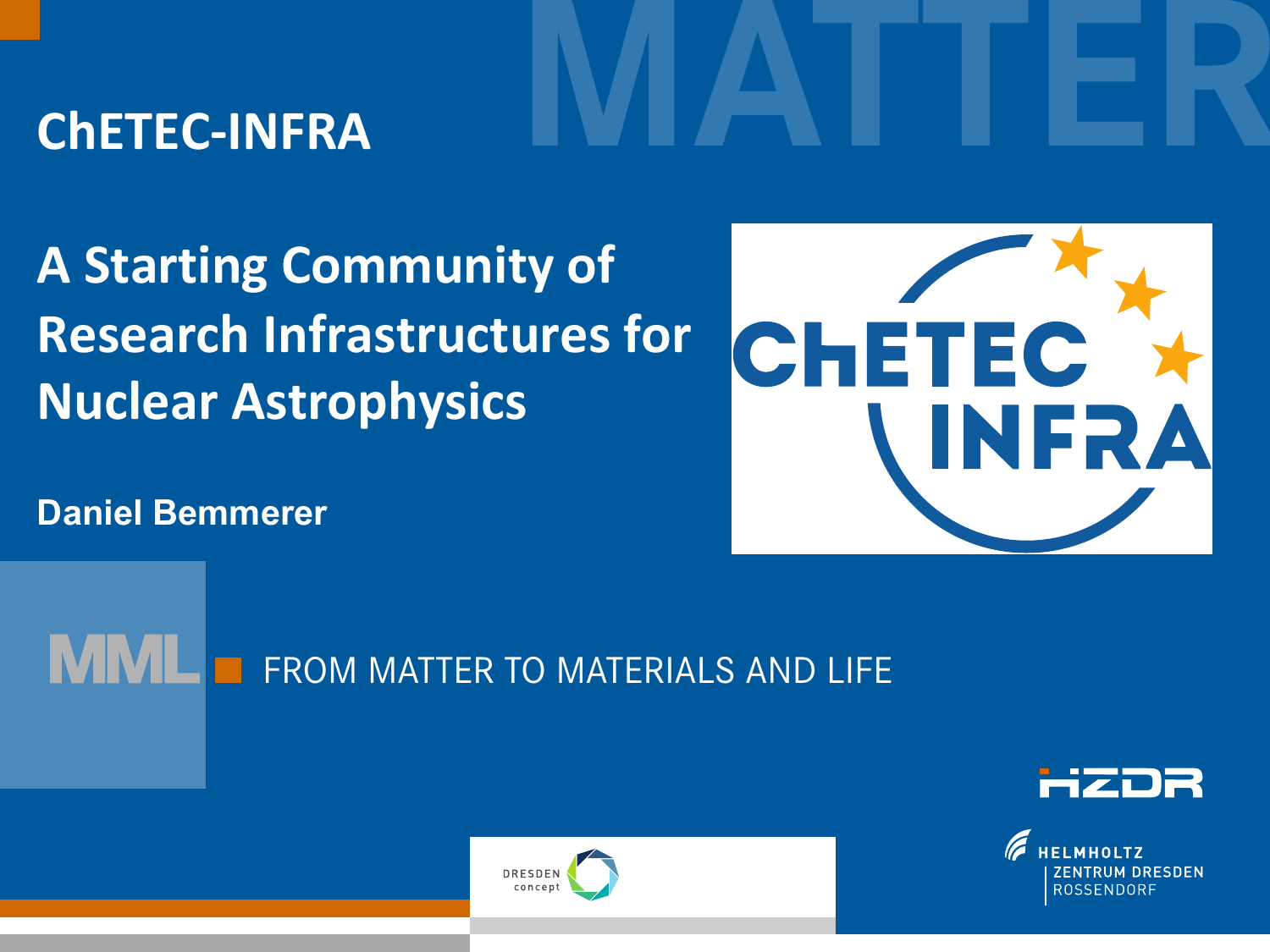# ChETEC-INFRA, an EU-supported Starting Community of Research Infrastructures for Nuclear Astrophysics

### **5.0 M€ EU HORIZON2020 support (2021-2025)**

| TA                                                                          | <b>JRA</b>                                                                               | <b>NA</b>                                                                                                                      |
|-----------------------------------------------------------------------------|------------------------------------------------------------------------------------------|--------------------------------------------------------------------------------------------------------------------------------|
| <b>Transnational Access</b>                                                 | <b>Joint Research Activities</b>                                                         | <b>Networking Activities</b>                                                                                                   |
| Infrastructure access<br>• 8 nuclear labs<br>• 4 telescopes<br>• 1 computer | Infrastructure usability<br>• Targets<br>• Abundance corrections<br>• Analysis pipelines | Infrastructure networking<br><b>Complementary Expts.</b><br>Solar fusion+model<br>$\bullet$<br>Geochem./Astrophys.<br>Outreach |

**32 partners, 17 countries, largest EU nuclear astrophysics project yet** 





ChETEC-INFRA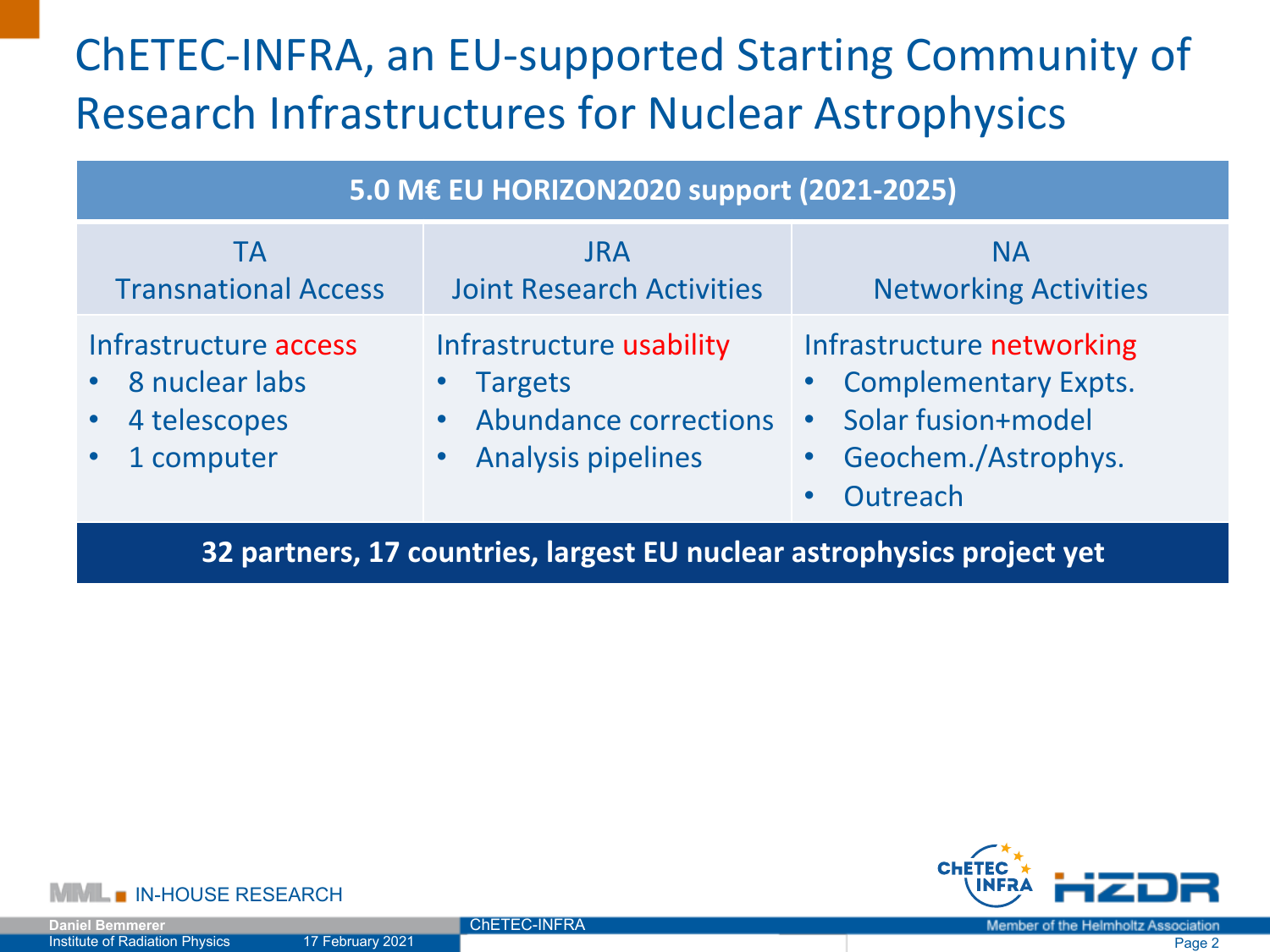## First pillar: TA Transnational Access to Research Infrastructures

EU-supported access to one of the 13 infrastructures included in ChETEC-INFRA 

EU support comprises

- Cost of the infrastructure (per hour/night/cpuh)
- $\bullet$  Travel cost (plane+hotel) of the researcher (only if needed)

Who can apply?

- Any researcher in a EU or associated country
- $\bullet$  You do not need to be a member of ChETEC-INFRA to apply

Selection of proposals based on scientific excellence.

#### IN-HOUSE RESEARCH

#### **Nuclear labs: 3763 hours access**

- $\leftarrow$  HZDR Felsenkeller (975 hours)
- $\leftarrow$  HZDR DREAMS AMS (160 hours)
- Vienna/AT VERA AMS (200 hours)
- Frankfurt/DE neutron generator (768 hours)
- $\bullet$  PTB Braunschweig/DE PIAF facility (175 hours)
- Cologne/DE 10 MV Tandem accelerator (480 hours)
- ◆ Debrecen/HU ATOMKI Cyclotron (280 hours)
- Bucharest/RO IFIN-HH 3 MV Tandetron (800 hours)

#### **Telescopes: 172 nights access**

- $\leftarrow$  Rozhen/BG EspeRo telescope (20 nights)
- Ondrejov/CZ OES telescope (40 nights)
- ◆ Vilnius/LT Moletai Observatory (72 nights)
- NOT Nordic Optical Telescope (La Palma/ES) (40 nights)

#### **Supercomputer: 8 million cpu hours access**

Hull/UK viper cluster (8 M cpu hours)



#### **Daniel Bemmerer**  Institute of Radiation Physics 2021 Page 3 and 2021 Page 3 and 2021 Page 3 and 2021 Page 3 and 2021 Page 3 and 2021 Page 3 and 2021 Page 3 and 2021 Page 3 and 2021 Page 3 and 2021 Page 3 and 2021 Page 3 and 2021 Page 3 and

#### ChETEC-INFRA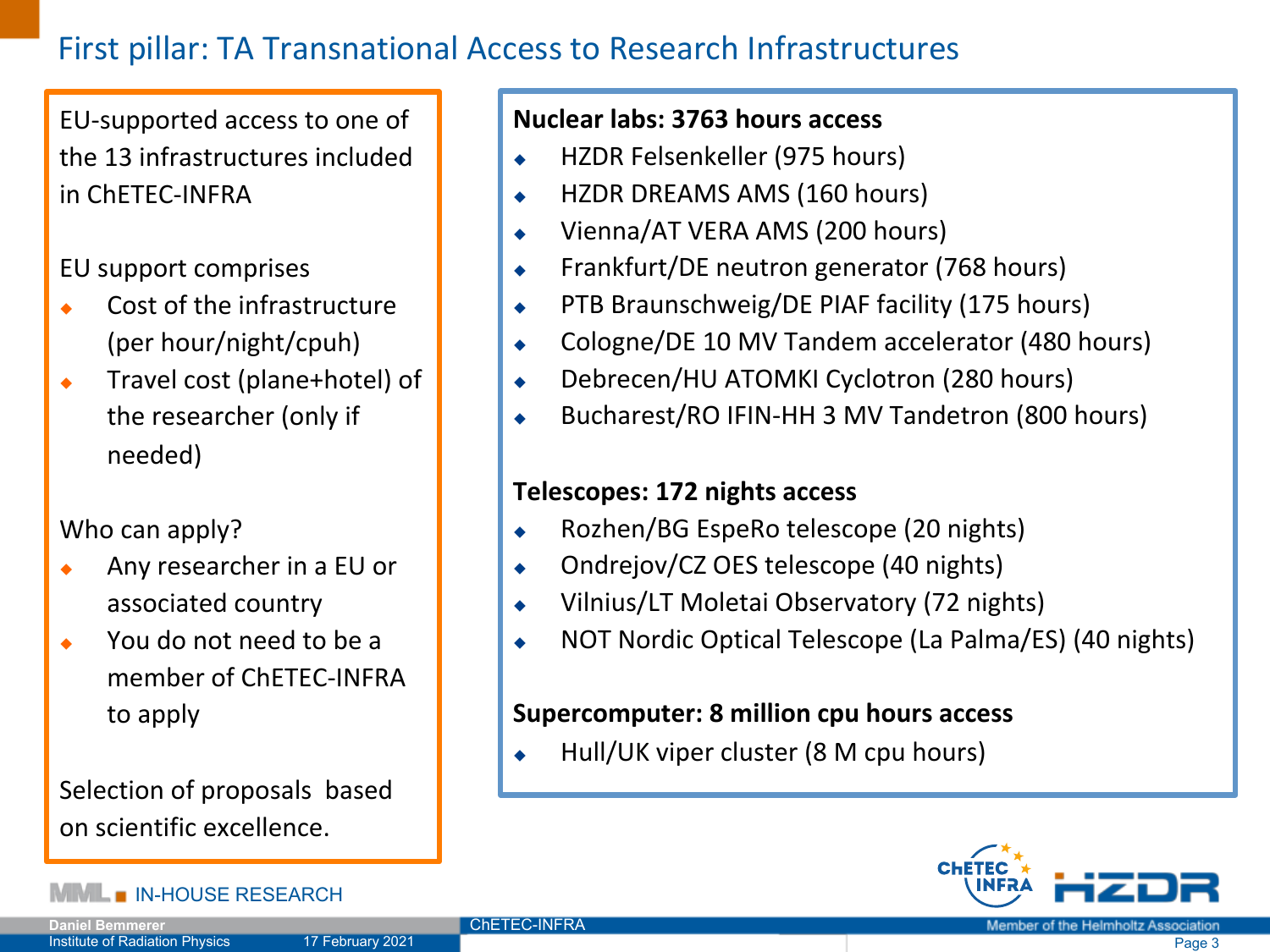## Second pillar: JRA Joint Research Activities

EU-supported improvement of the usefulness of the infrastructures networked by ChETEC-INFRA for nuclear astrophysics 

#### EU support comprises

Manpower, only for the 32 ChETEC-INFRA partners 

#### Who will benefit?

- The tools developed in the JRAs will be made available to the entire community
- Particular benefit to users of the ChETEC-INFRA infrastructures

#### **JRA1 Astronuclear Lab**

- Solid Targets for Astrophysics Research
- $\leftarrow$  Gas Targets for Astrophysics Research
- Neutron Detector Development
- Chemical Flement Sensitive Accelerator Mass Spectrometry

#### **JRA2 Astronuclear HPC (high power computing)**

- $\leftarrow$  Stellar Nucleosynthesis Software Tools for Access to HPC
- $\bullet$  Nuclear Astrophysics Software Pipeline
- **Explosive Nucleosynthesis Codes**

#### **JRA3 Astronuclear Abundances**

- Database of 3D NLTF Abundance Corrections
- $\bullet$  Homogeneous Open-Source Stellar Pipeline



#### IN-HOUSE RESEARCH

ChETEC-INFRA

Member of the Helmholtz Association Institute of Radiation Physics 2021 Page 4 and 2021 Page 4 and 2021 Page 4 and 2021 Page 4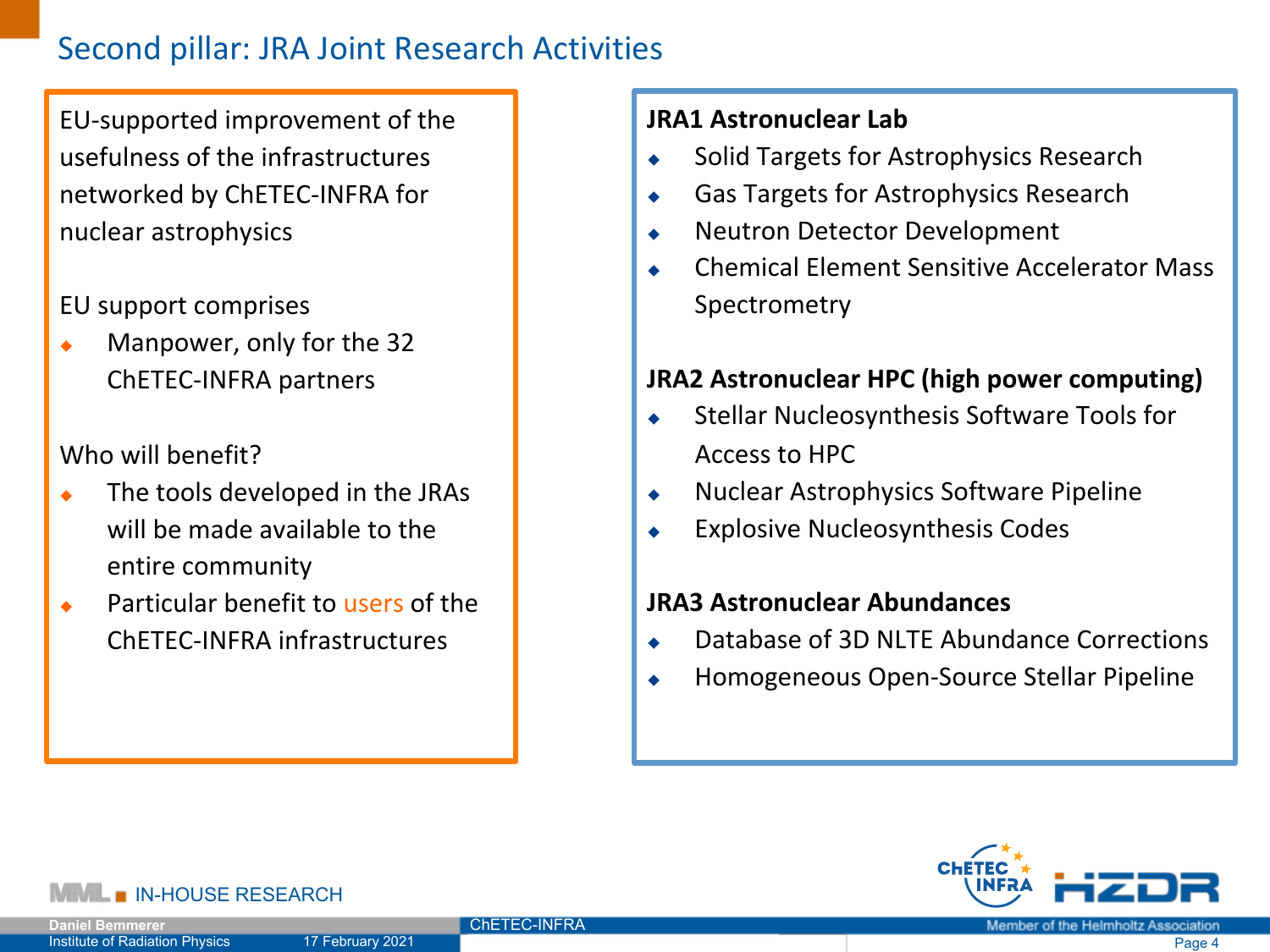## Third pillar: NA Networking Activities | NA1 Comprehensive Nuclear Astrophysics

EU-supported networking of the infrastructures included in ChETEC-INFRA, for nuclear astrophysics.

#### EU support comprises

- Manpower, only for the 32 ChETEC-INFRA partners
- $\bullet$  Travel, for the 32 ChETEC-INFRA partners

#### Who will benefit?

- $\bullet$  The data developed in the NAs will be made available to the entire community
- $\leftarrow$  Particular benefit to users of the ChETEC-INFRA infrastructures.

- Binary Star Database to support observations
- $\leftarrow$  Cross-collaboration textbook examples
- Galactic chemical evolution

#### **NA2 Dissemination, Outreach, Innovation**

- <sup>u</sup> Nuclear Astro Masterclasses
- **Nuclear Astro Scientific Schools**
- Conference Outreach
- Research-Industry Days

#### **NA3 Astronuclear Library**

- The "Big Three" reactions
- Solar Fusion and solar models
- Astronuclear Reaction Rate library
- Web page, data, and metadata format

#### **NA4 Mass Spectrometry Network**

- Computational Algorithms and Documentation
- Stable Isotope Anomalies in Bulk Meteorites
- <sup>u</sup> Xenon Anomalies in Meteoritic Materials
- Extinct Radionuclides in Meteoritic Materials
- Live Radionuclides in Earth Samples



#### **IN-HOUSE RESEARCH**

ChETEC-INFRA

Member of the Helmholtz Association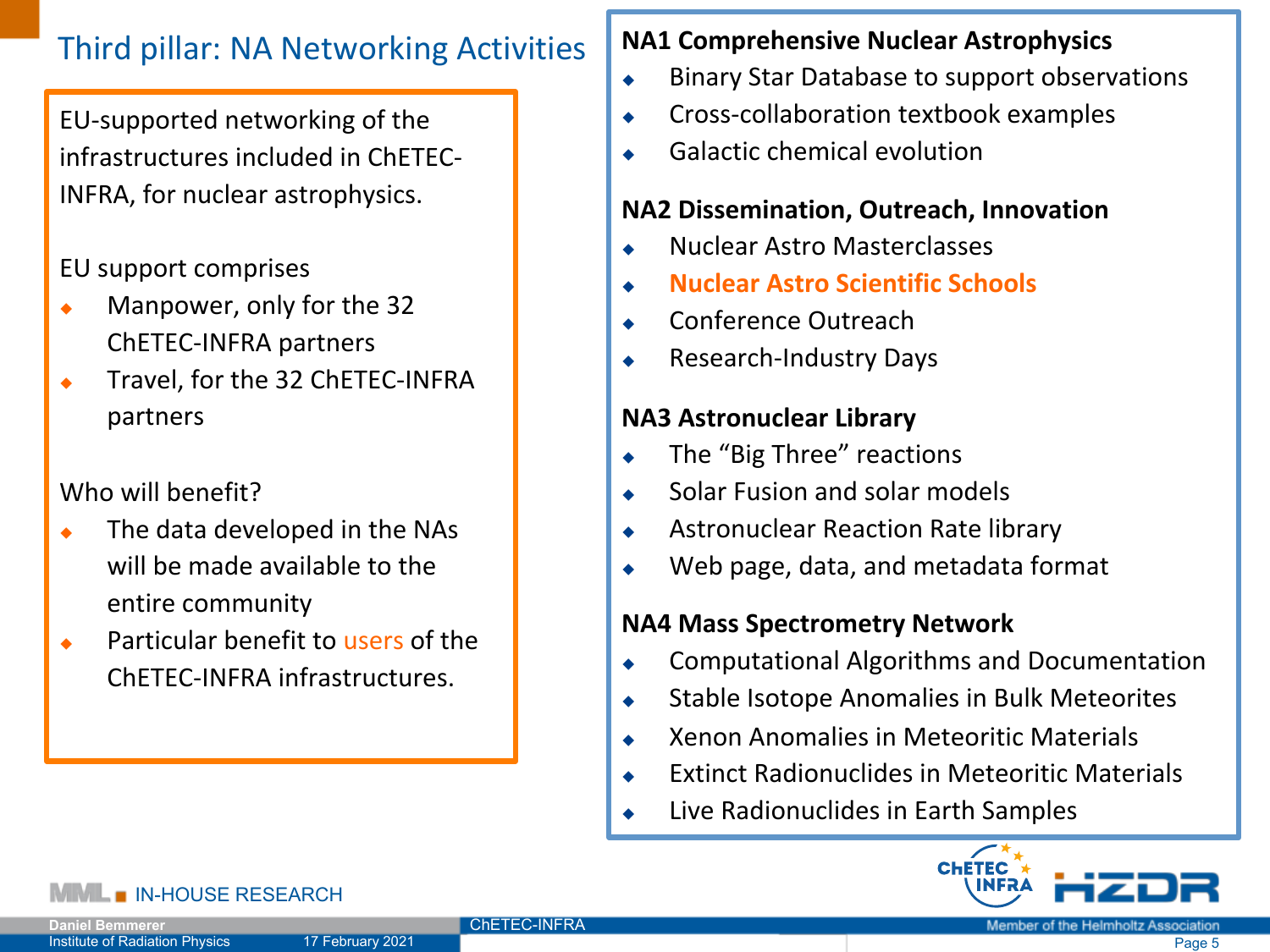# ChETEC-INFRA, 32 partners in 17 countries



**CHETEC**